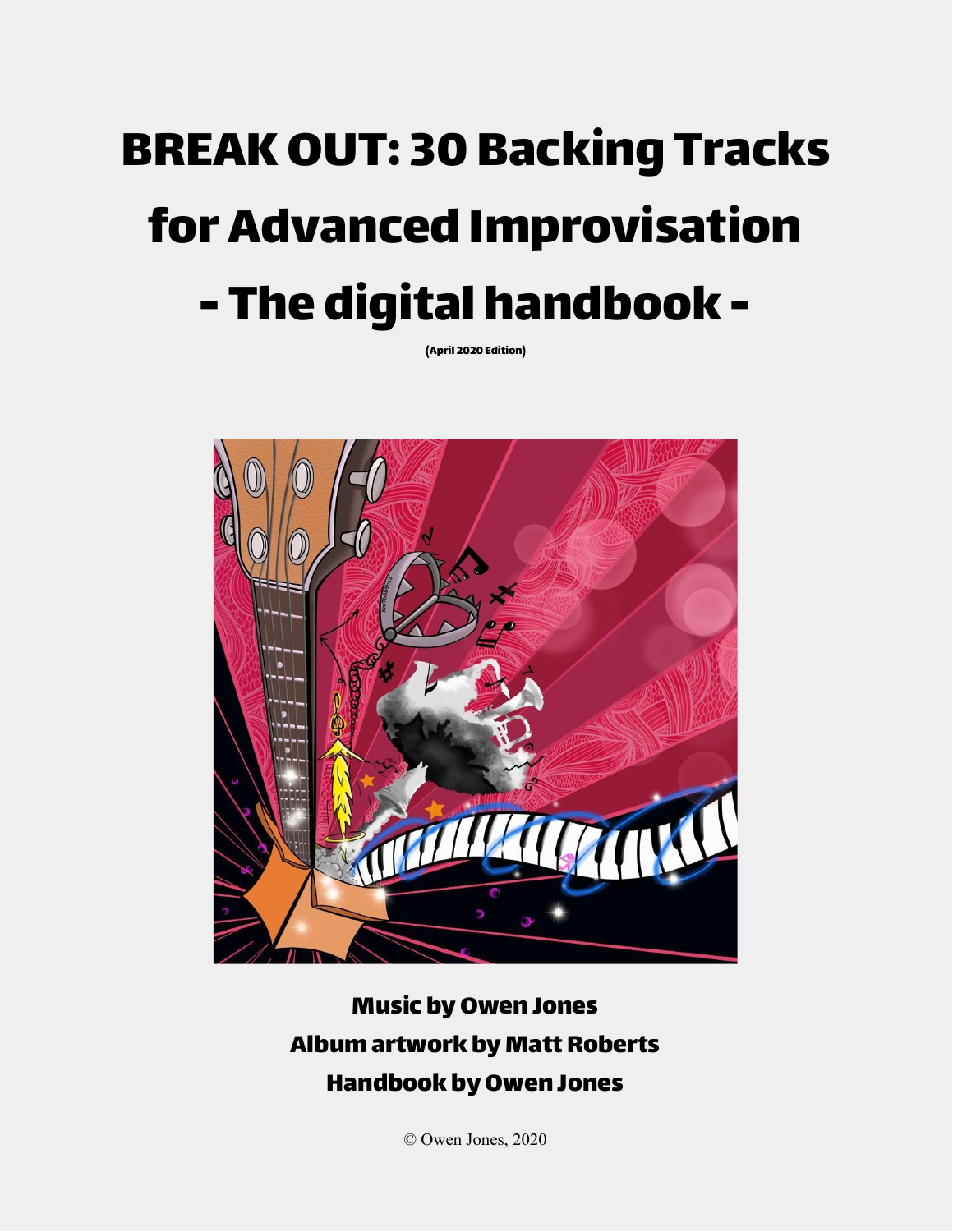### INTRODUCTION

Thank you for buying *Break Out: 30 backing tracks for advanced improvisation*. This album is designed to help anyone who wishes to explore their improvisation significantly further.

The album is divided into three types of backing track:

- 24x Song-Style Backing Tracks
- 4x Monster Tone Row Backing Tracks
- 2x Drone Backing Tracks (6 keys per track)

This handbook will summarise each backing track: the structure & chord sequence, particular practice goals, and any other tips that might apply. It will also explain the concept of 'Monster Tone Row Backing Tracks' and ideas you can try during the drone backing tracks.

At the end, there is some further reading that may be of interest to guitarists.

# **CONTENTS**

- **3** Track 1: A Major with Diminished 7th Chords Track 2: A Hungarian Minor (Double Harmonic Minor) Slow Swing Track 3: Bb Major Swing
- **4** Track 4: Bb Minor 7/8 Groove Track 5: B and C# Phrygian Electro Track 6: B Egyptian Pentatonic Funk
- **5** Track 7: C Mixolydian Electro Track 8: C Minor Groove Track 9: C# Super-Locrian Trap
- **6** Track 10: Db and Eb Lydian Mystical Track 11: D Dominant Lydian Rnb Track 12: D Major 3/4 Slow
- **7** Track 13: D# Phrygian Metal Track 14: Eb Major with Augmented Chords Track 15: E Minor Fast Groove
- **8** Track 16: E Harmonic Major Gentle Track 17: F Mixolydian 11/16 Track 18: F Byzantine (Double Harmonic Major) Relaxed
- **9** Track 19: F# Locrian Rock Track 20: Gb Augmented Lydian Clave Track 21: G Major and Minor II-V-I Groove
- **10** Track 22: G Mictronal Funk Electro Track 23: Ab 12 Bar Blues Track 24: Ab Major and Minor Chilled
- **11** Tracks 25-28: Monster Tone Row Backing Tracks
- **13** Tracks 29 & 30: Drones in all keys
- **14** Further Reading Credits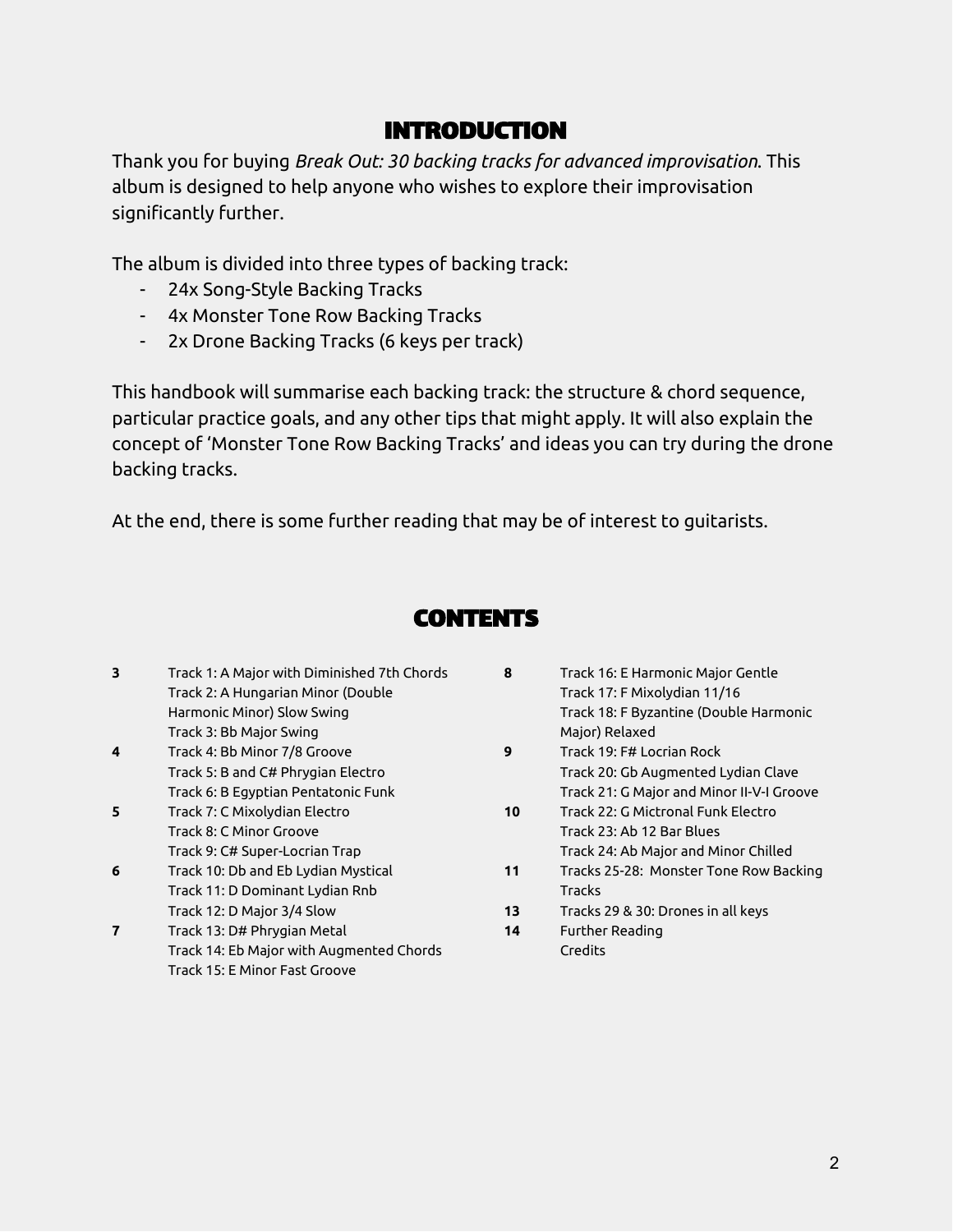# Track 1: A Major with Diminished 7th Chords

Chord sequence:

|  |  |  | $4/4$   : A   C°7   Bm   A#°7   Bm7   B°7   E7   F°7 - E7 : |  |
|--|--|--|-------------------------------------------------------------|--|

Practice Points:

- Ability to practise (not exclusively) every diminished 7 combination
- Adapting over frequently changing harmony

# Track 2: AHungarian Minor(DoubleHarmonic Minor) Slow Swing

Chord sequence:

| 4/4   : Am(maj9)    //<br>$ Am(maj9)$ $ $ // |                                                   | 1 F7    | Fmaj7 - Fmaj7#9#11   //<br>- F7/maj7#9 | $\frac{1}{2}$       | :11 |
|----------------------------------------------|---------------------------------------------------|---------|----------------------------------------|---------------------|-----|
| B7b5<br>  B7b5                               | $\vert$ Emaj7#5 $\vert$ Am(maj9)<br>$\frac{1}{2}$ | Emaj7#5 |                                        | Am(add9)/C <br>  NC |     |

Practice Points:

- Hungarian minor scale (1 2 b3 #4 5 b6 7, i.e. harmonic minor with an augmented 4th. In A this is: A B C D# E F G#)
- All chords are extended limiting modal freedom but referencing more notes outside conventional triad

# Track 3: Bb Major Swing

Chord sequence:

| 12/8   : Bb - Bbmaj7/D   Ebadd9 |                                  | Bb - Bbmaj7/D   Ebadd9 - Db7 : |                   |  |
|---------------------------------|----------------------------------|--------------------------------|-------------------|--|
|                                 |                                  |                                | Fsus4 - F         |  |
|                                 | $ G - G$ baug   Bb/F - Eaug   Eb |                                | <b>F7sus4 - F</b> |  |

- Bb key
- Fairly frequent changes of harmony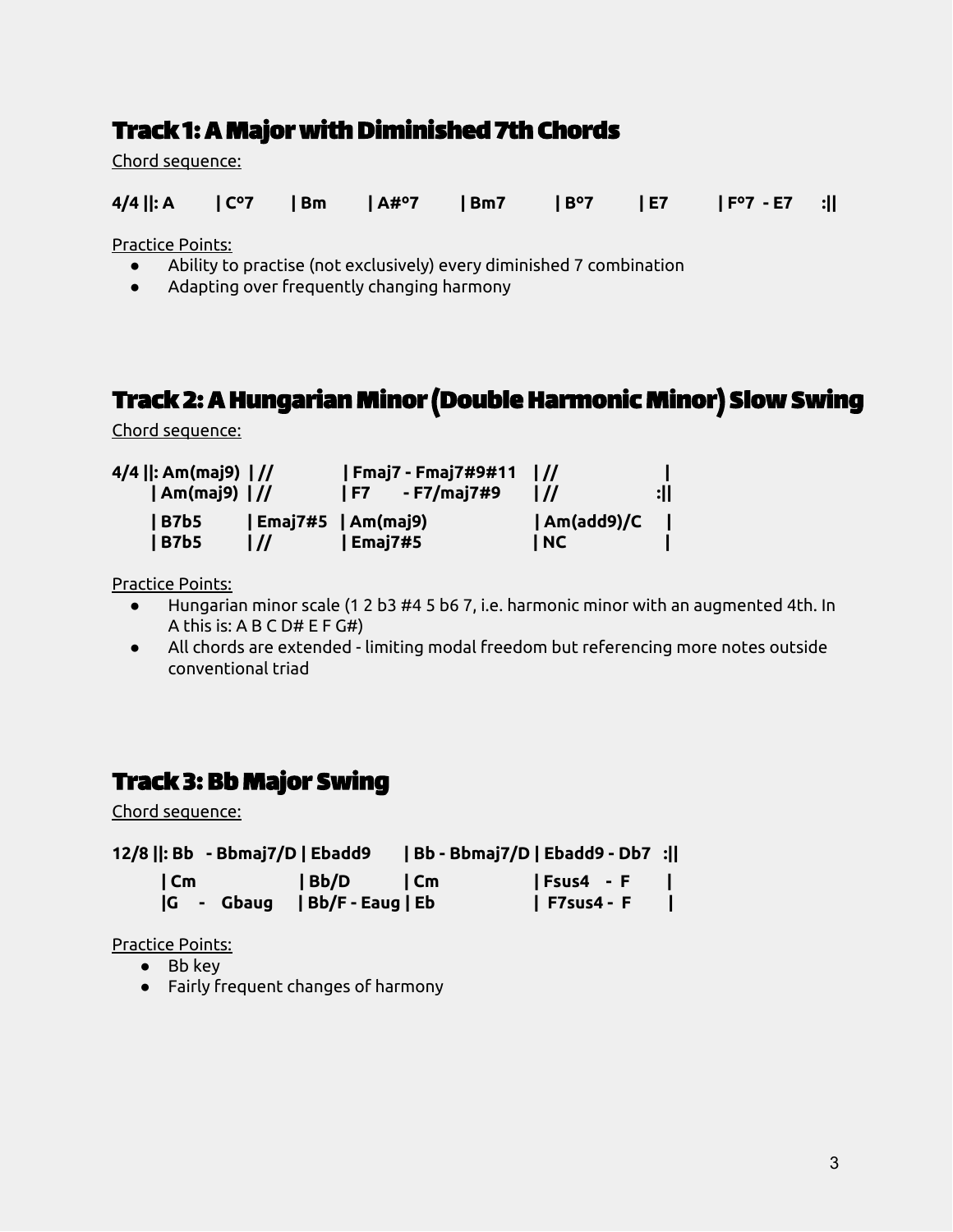### Track 4: Bb Minor 7/8 Groove

Chord sequence:

| $7/8$   : Bbm   //   Cm7   F9#5 :   x4 |  |  |  |                                  |  |
|----------------------------------------|--|--|--|----------------------------------|--|
|                                        |  |  |  | Gb7 / Eb7 / Gb7 / Gb7 / C°7 F7b6 |  |

Practice Points:

- Bb minor key
- Fairly frequent changes in harmony
- Improvising over a 7/8 time signature

# Track 5: B and C#Phrygian Electro

Chord sequence:

**6/8 ||: B7sus4 | Cmaj7 :|| x8 ||: C#7sus4 | Dmaj7 :|| x8 ||: B7sus4 | Cmaj7 :|| x4**

Practice Points:

- Phrygian mode, both natural and dominant
- Change of key
- Effects encouraged

# Track 6: B Egyptian Pentatonic Funk

Chord sequence:

| 4/4/   : B9sus4 |                | B9sus4 - C9sus4 : |                             |  |
|-----------------|----------------|-------------------|-----------------------------|--|
| I A             | $\overline{U}$ | $\sqrt{F}$ F#m7   | $\vert \prime \prime \vert$ |  |
| Esus4           | l //           | C#11(b13)         |                             |  |

- Egyptian Pentatonic scale, a tonality which has no 3rd (1 2 4 5 b7)
- Encouraging 'the wrong notes' practice with use of C9sus4
- Improvising over quartal harmony (C#11[b13] chord)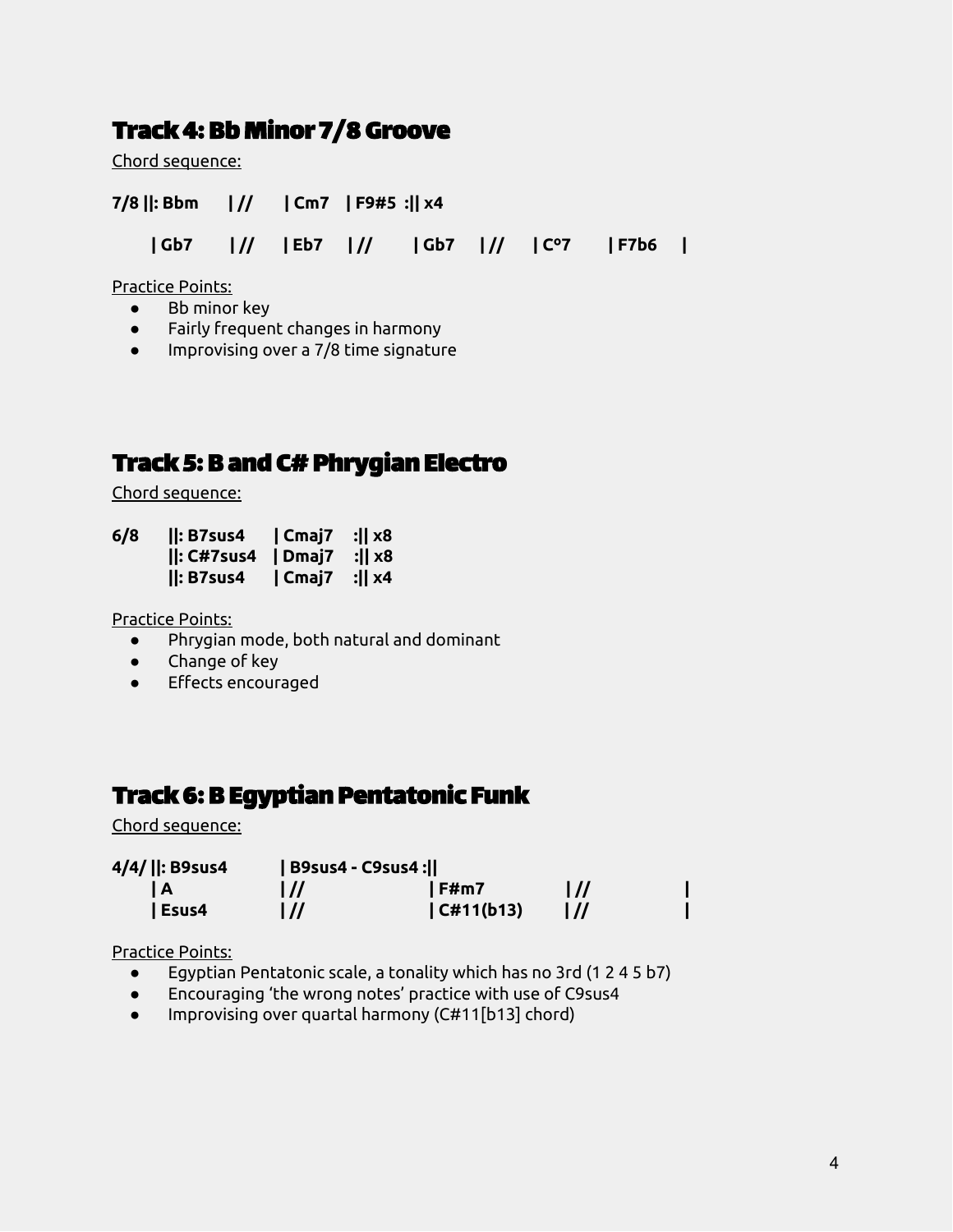# Track 7: C Mixolydian Electro

Chord sequence:

| $4/4$   : C7<br>$6/16$   C - B         | $\frac{1}{2}$ | $\overline{U}$ | $\frac{1}{2}$ | l Gm9                                    | $\frac{1}{2}$ | 1 C7    |        | : |
|----------------------------------------|---------------|----------------|---------------|------------------------------------------|---------------|---------|--------|---|
| $4/4$   Bbmaj7   //<br>$6/16$   C - D5 |               | Am7            |               | $\mathsf{Fmaj7}$ $\mathsf{I}/\mathsf{I}$ |               | $1$ Dm7 |        |   |
| $4/4$   Ebmaj7   //                    |               | $ Em7b5 $ //   |               | $\mathsf{Fmaj7}$ $\mathsf{I}/\mathsf{I}$ |               | Gm9     | Gm9/Bb |   |

Practice Points:

- Mixolydian mode in one key, with occasional changes of harmony (e.g. B chord, Ebmaj7 chord)
- Appearance of the unusual 6/16 time signature

# Track 8: C Minor Groove

Chord sequence:

| 4/4   : Cm9     | $ Am7b5 - Abmaj7 :  x3$ |  |
|-----------------|-------------------------|--|
| $\mathsf{ICm9}$ | G7#5                    |  |

Practice Points:

- Frequent changes of harmony
- All chords are extended (limiting tonal freedom but encouraging notes outside of standard triad)

### Track 9: C#Super-Locrian Trap

Chord sequence:

| 4/4   : C#6alt*                   | $ $ C#7alt*     | $\mathsf{C#Galt}^*$ | CHm7(b9b5):      |
|-----------------------------------|-----------------|---------------------|------------------|
| $IA7**$                           | Aaug7b9         | $\vert$ A9b13       | A11 (inc. 3rd)   |
| Gm6                               | $\sqrt{Gm}$ 7b5 | $ $ Faug $(#11)$    | $ Em7/6 - D5** $ |
| * this version of [alt] is [#9#5] |                 |                     |                  |

- Alternating between Super Locrian bb7 red chords and the Altered Scale (i.e. Super Locrian b7) - blue chords. \*\*These don't contain notes determining which scale (B or Bb), but highlighted in suggested keys for ease
- Regular use of extended, cluster & altered chords, limiting harmonic freedom to encourage exploring this tonality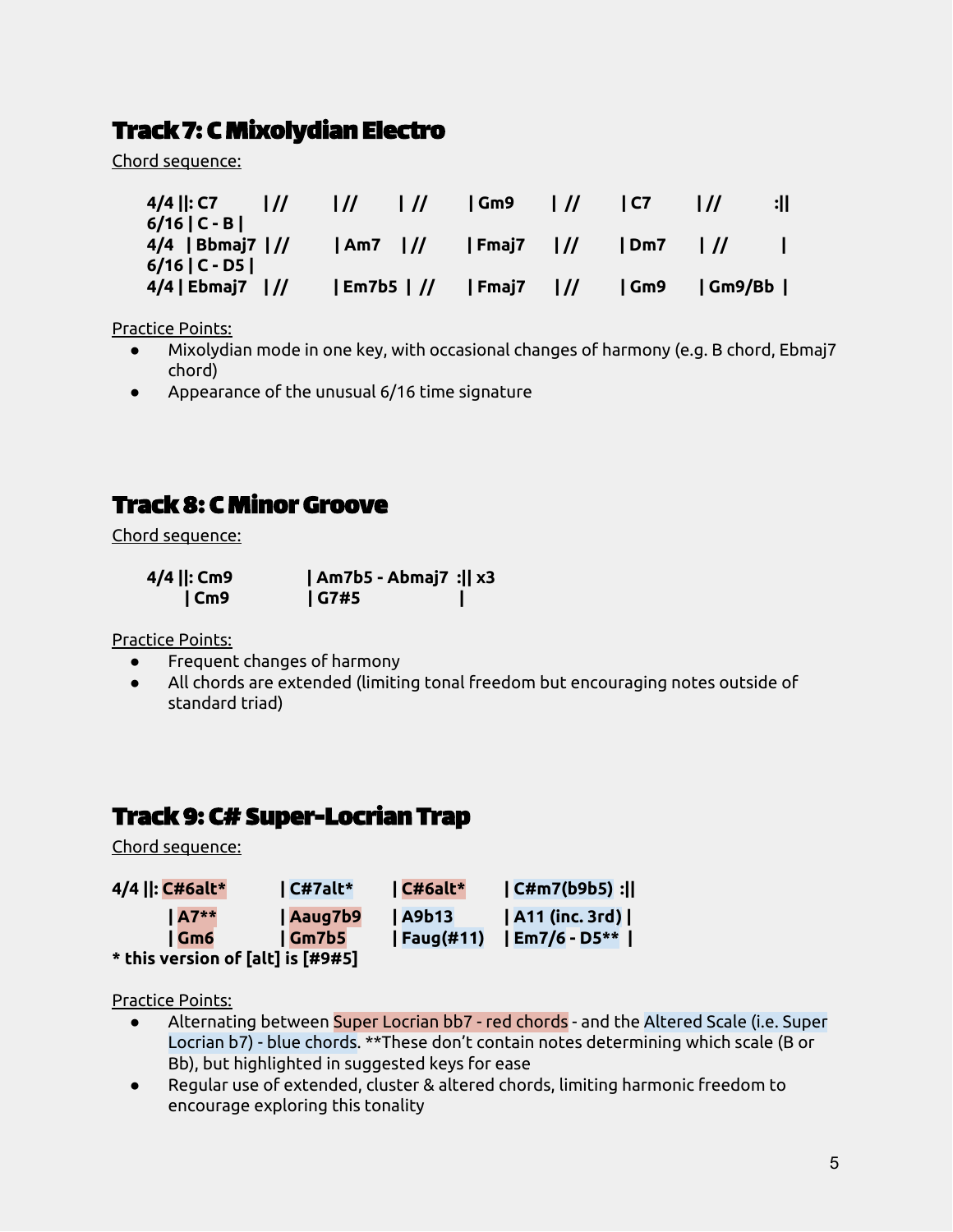### **Track 10: Db and Eb Lydian Mystical**

Chord sequence:

**4/4 ||: Db | Db6 | Db | Db6 - Db#11 :|| ||: Eb | Eb6 | Eb | Eb6 - Eb#11 :||**

Practice Points:

- Focus on Lydian mode in more than one key
- Db and Eb keys

# Track 11: D Dominant Lydian Rnb

Chord sequence:

| 4/4   : E/D - D   //<br>$ D/C - C $                         | $\frac{1}{2}$<br>$\frac{1}{2}$<br>$ E/D - D E/D - D - D7:  $ |  |  |
|-------------------------------------------------------------|--------------------------------------------------------------|--|--|
| G7#11<br>$\frac{1}{2}$<br>$\vert$ NC (D in bass) $\vert$ // | D7#11 <br>$\frac{1}{2}$                                      |  |  |

Practice Points:

- Dominant Lydian mode (1 2 3 #4 5 6 b7) in different keys. In D this is D E F# G# A B C
- Total flexibility during NC bars try chromaticism

### Track 12: D Major 3/4 Slow

Chord sequence:

|  |  |  |                                                            | $\frac{1}{2}$ |  |
|--|--|--|------------------------------------------------------------|---------------|--|
|  |  |  |                                                            |               |  |
|  |  |  | Bm   <i>  </i>  F#7sus4 F#7  Gmaj7  Em7  Cmaj7   <i>  </i> |               |  |

- Focus on major scale, with occasional shifts in harmony (e.g. F#7 chord, Cmaj7 chord)
- Time signature of 3/4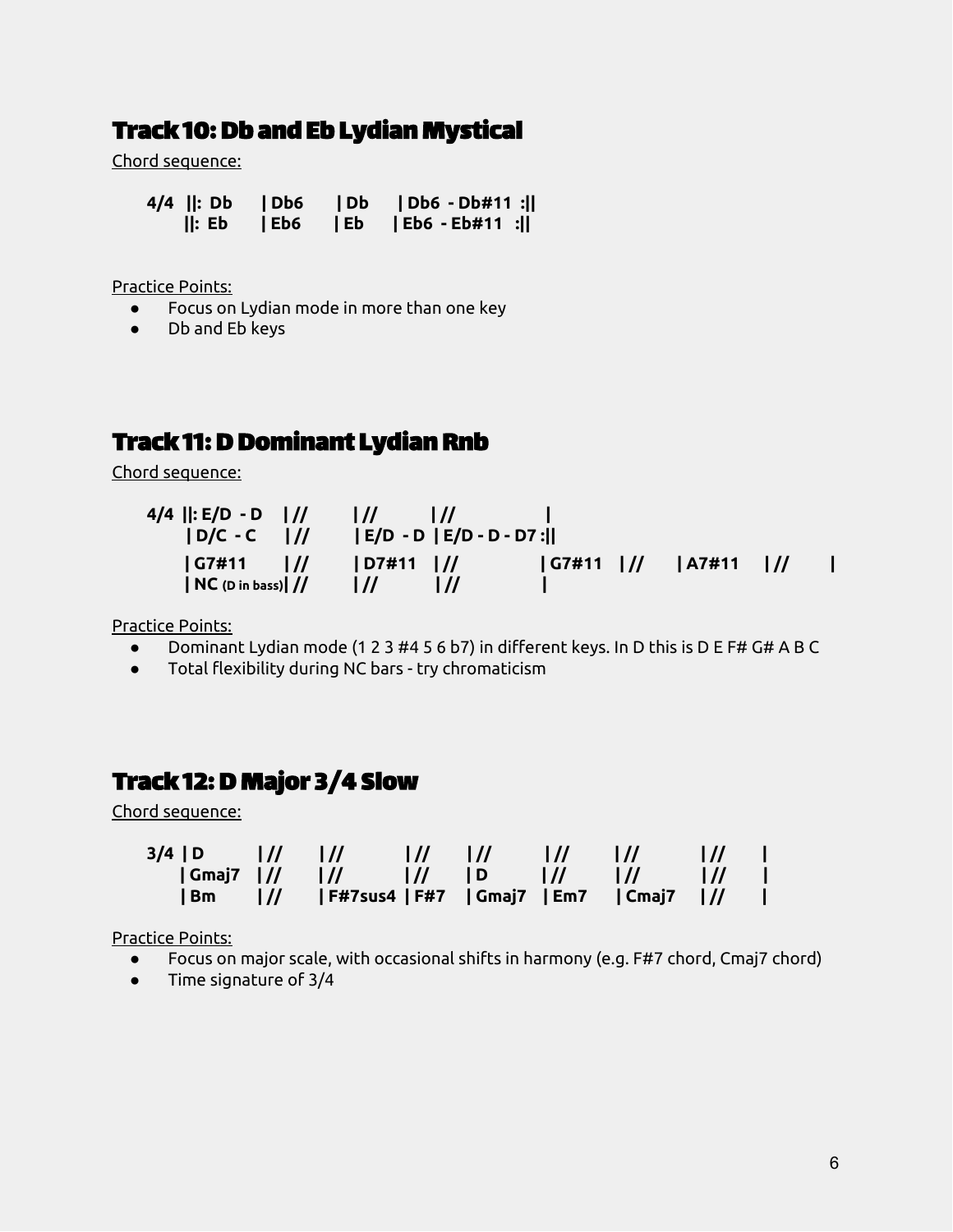# Track 13:D#Phrygian Metal

Chord sequence:

**4/4 ||: D#7b9 :|| x32**

| E |  |                                       |  |  |
|---|--|---------------------------------------|--|--|
| E |  | C#m   B   B7   A#7b9   //    //    // |  |  |

Practice Points:

- Dominant Phrygian mode in D# (a semitone lower than E, which is more commonly practised)
- Combination of harmony remaining static and changing frequently

### Track 14: Eb Major with Augmented Chords

Chord sequence:

| $4/4$   : Eb | Ebaug                | Ab | Abaug |            |
|--------------|----------------------|----|-------|------------|
| I Fm         | Faug7 - B9#5#11   Bb |    | Bbaug | <u>:  </u> |

Practice Points:

- Augmented chords on alternate bars
- Can use Whole Tone Scale as well as augmented arpeggios, especially on B9#5#11 (whole tone cluster)
- Dynamic contrast between repeats (soft loud)

# Track 15: E Minor Fast Groove

Chord sequence:

| 4/4   : Em7   A7   Em7   A7/6 :   x4 |  |  |  |  |
|--------------------------------------|--|--|--|--|
|                                      |  |  |  |  |

- Dorian mode
- Parallel dominant 9th chords
- Can use whole tone scale over C9b5 chords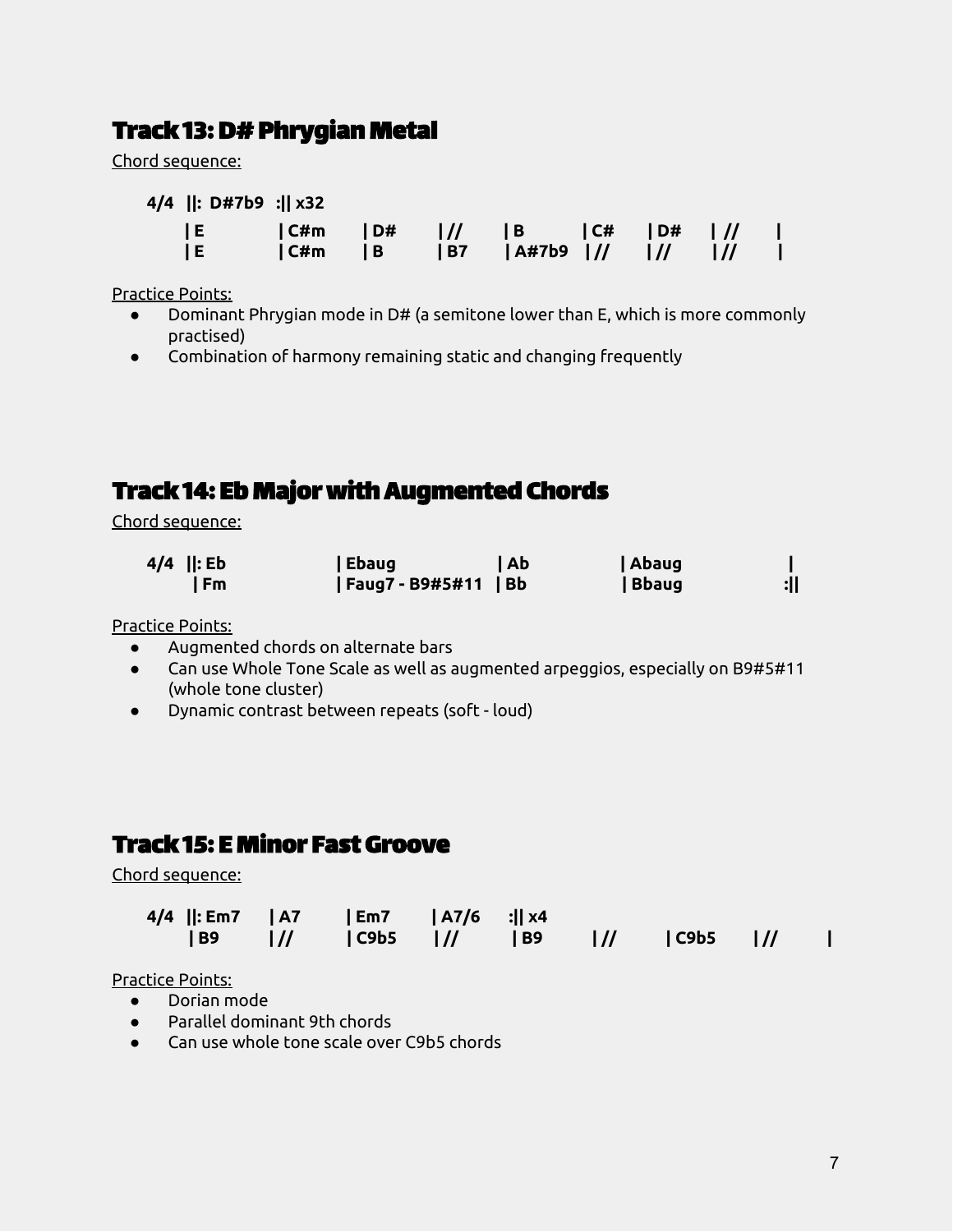### Track 16: EHarmonic Major Gentle

Chord sequence:

**4/4/ ||: E - G#m7b5 - F#m7b5 | E - D9 - Am(maj13) :|| x4 6/8 | Cmaj7#5 | // | Am(maj7) | // | E/G# | Am6 | Cmaj7#5 | D |**

Practice Points:

- Harmonic major / Mixolydian b6 tonality (1 2 3 4 5 b6 b7). In E this is: E F# G# A B C D
- Change in time signature (4/4 to 6/8)
- Unusual chord extensions

### Track 17: F Mixolydian 11/16

Chord sequence:

```
11/16 ||: F7 :|| x 16
      ||: G7 :|| x 16
      | Bb5 | // | Ab5 | // | Bb5 | // | B5 | // |
      | C5 | // | Bb5 | // | C5 | // | Eb7 | // |
```
Practice Points:

- Mixolydian mode
- Key of F
- Irregular time signature of 11/16 throughout

### Track 18: F Byzantine (Double Harmonic Major) Relaxed

Chord sequence:

| 4/4   : Fmaj7 | F(b6) <br>:II x4 |                            |
|---------------|------------------|----------------------------|
|               |                  | $\parallel$ // $\parallel$ |

- Byzantine / Double Harmonic Major Scale (1 b2 3 4 5 b6 7) In F it is: F Gb A Bb C Db E
- Unlike the A Hungarian Minor track, the chords here are less extended, meaning there is some flexibility outside the tonality over certain chords (though the underlying arpeggiator uses all notes of the Byzantine scale)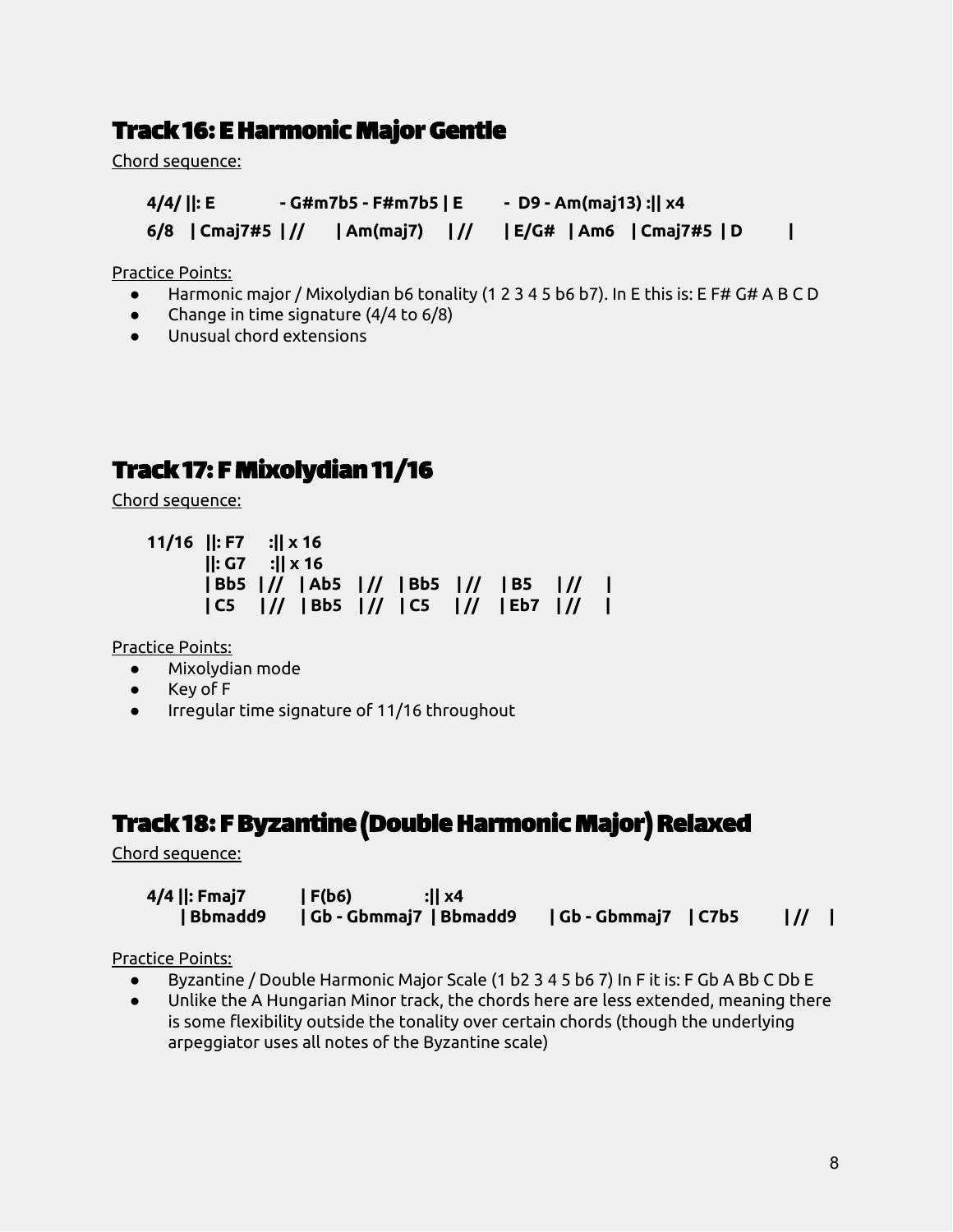### Track 19: F#Locrian Rock

Chord sequence:

**4/4 ||: F#m7b5 :|| x 16**

**||: Am7 | Em7 | F#m7b5 | // :|| | D | C | Bb9#5#11 | // |**

Practice Points:

- Focus on Locrian mode (1 b2 b3 4 b5 b6 b7). In F# it is: F# G A B C D E
- Try whole tone scale in Bb9#5#11 bars

### Track 20: Gb Augmented Lydian Clave

Chord sequence:

```
7/8 ||: Gbmaj7#5 | // | Ab6add9(#11) | // :|| x4
4/4 | Gbmaj7#5 |// | Ab6add9(#11) |// | Gbmaj7#5 |// | Fm11 - Fm7 | Ebm/Bb - Bb |
    | Gbmaj7#5 | // | Ab6add9(#11) | // | Gbmaj7#5 | // | Fm11 - Fm7 | Ebm/Bb | Bb |
```
Practice Points:

- Augmented Lydian mode (1 2 3 #4 #5 6 7). In Gb it is: Gb Ab Bb C D Eb F
- Key of Gb (away from F# minor)
- Half of this is in 7/8

# Track 21: G Major and Minor II-V-I Groove

Chord sequence:

| $4/4$   : Am7 - D7       |      | :II x4                                                              |      |  |
|--------------------------|------|---------------------------------------------------------------------|------|--|
| $\parallel$ : Am7b5 - D7 | l Gm | :II x4                                                              |      |  |
|                          |      | C - F - Bb - Eb   Ab - Db - Gb - B   E - A - D - G   Am - D7 - G    |      |  |
|                          |      | Cm - Fm - Bbm - Ebm   G#m - C#m - F#m - Bm   Em - Am - Dm - Gm   Am | - D7 |  |

- Playing over a ii-V-I progression, both major and minor
- Rapidly moving through cycle of 5ths, both major and minor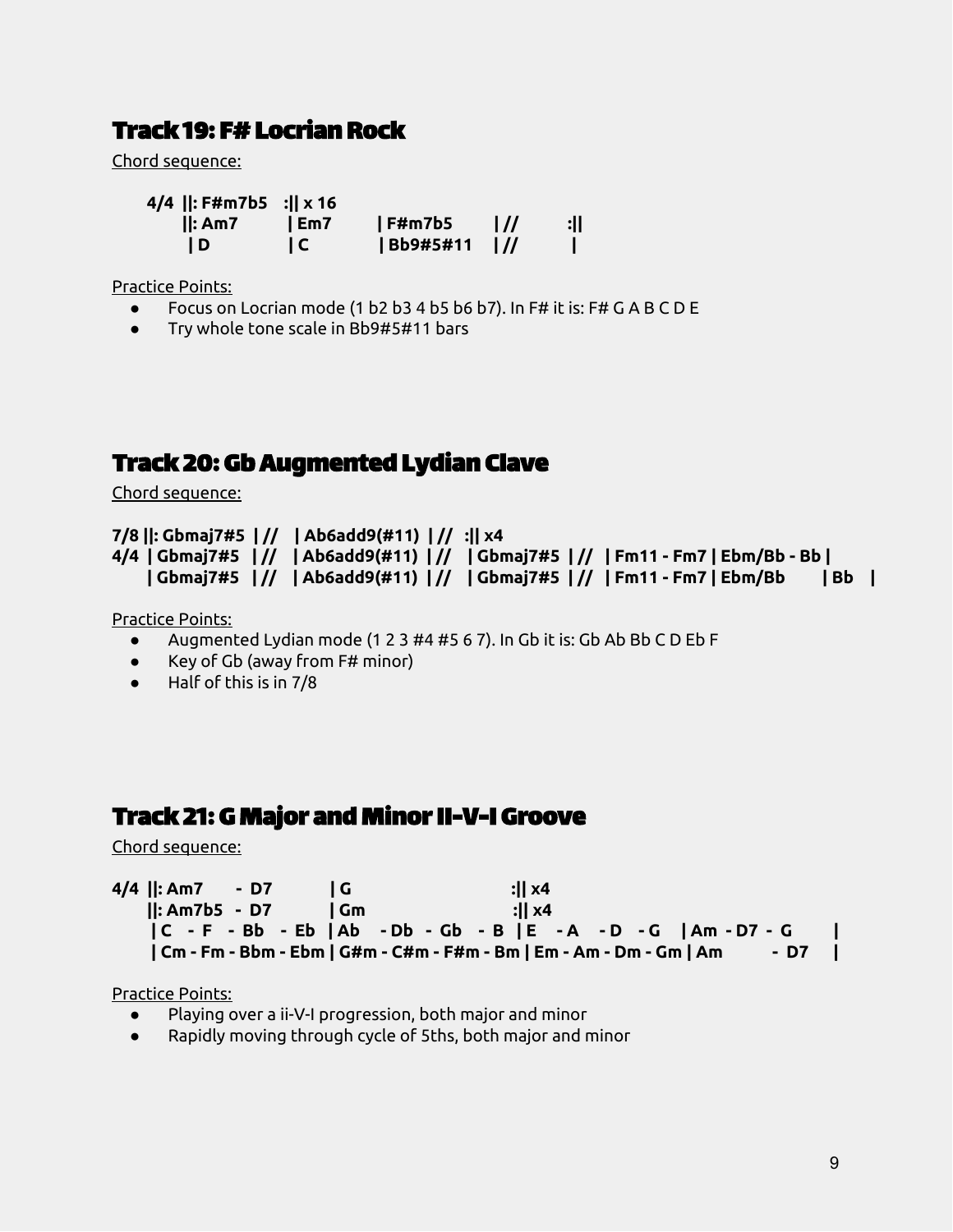### Track 22: G Microtonal Funk Electro

Chord sequence:

| 4/4   : Gmaj7 | $ E \frac{1}{7}$ m7   //                                                                  |                                         | $ Gmaj7 $ // $ E^{d}m7 $ // : |  |  |  |
|---------------|-------------------------------------------------------------------------------------------|-----------------------------------------|-------------------------------|--|--|--|
|               | $ Am7 $ $ Em7 - Am7 A/m7 $                                                                |                                         | $ E \nmid m7 - A \nmid m7 $   |  |  |  |
|               | $ Bbm7 $   Fm7 - Bbm7   B $\frac{1}{3}$ m7                                                | $ F^{\frac{1}{4}}m7-B$ $\frac{1}{2}$ m7 |                               |  |  |  |
|               | $ E^{\frac{1}{4}}m7 $ // $ Bbm7 $ // $ E\sin7 A\sin7 D7 D7$ $ D^{\frac{1}{4}}7 \cdot D7 $ |                                         |                               |  |  |  |

Practice Points:

- Exploring microtonality and use of quarter tones (without changing tuning of A)
- Frequently-changing harmonies

### Track 23: Ab 12 Bar Blues

Chord sequence:

| $12/8$   Ab7 |                  | $\overline{1}$  | l //                         | l // |
|--------------|------------------|-----------------|------------------------------|------|
|              | 1 <sub>Db7</sub> | $\overline{1}$  | Ab7                          |      |
|              | l Eb7            | Db <sub>7</sub> | Ab7 - Ab7/C - Db7 - D°   Eb7 |      |

Practice Points:

- Standard 12-bar blues progression in a non-standard key (Ab)
- All dominant 7ths (apart from end of bar 11)

# Track 24: Ab Major and Minor Chilled

Chord sequence:

| 4/4   : Abmaj7 | l // | Abm13   | $\overline{1}$ | $\vert$ x4 |
|----------------|------|---------|----------------|------------|
| /Cbmaj7        | l // | Gbm13   | $\overline{1}$ |            |
| Gbmai7         |      | Eb7sus4 | Eb7sus4 - Eb7  |            |

- Frequent changes between major and minor of same key
- Ab and Gb keys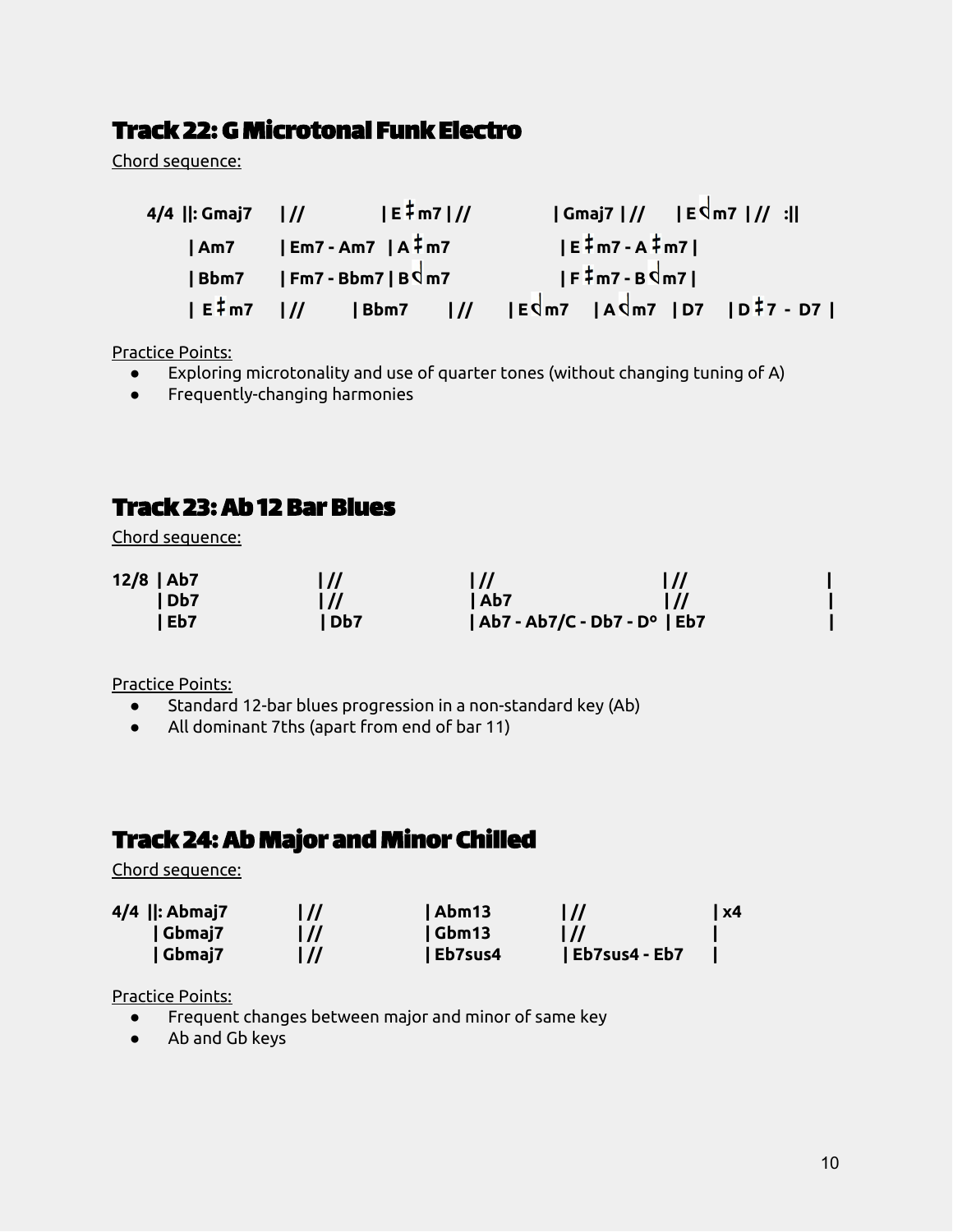### Tracks 25-28: Monster Tone Row Backing Tracks

#### **...What on earth are these?**

The *Monster Tone Row Backing Tracks* each follow the same structure: a tone row (i.e. all 12 notes of the chromatic scale following a certain order), but all of the intervals are different as well. For example, a tone row could start with C - D - E, but in this case C - D goes up a major 2nd, and D - E goes up a major 2nd... those intervals are the same, which this tone row avoids. The tone row that these follow is:

|  |  |  |  |  | $+3$ $+2$ $-3$ $-4$ $+1$ $-2$ $-5$ $+4$ $+5$ $+6/-6$ $-1$ |  |  |  |
|--|--|--|--|--|-----------------------------------------------------------|--|--|--|
|  |  |  |  |  |                                                           |  |  |  |

As you can see, not only are all of the notes different, but all of the intervals are too.

#### **Why is this relevant to improvisation?**

Each track has one chord type: #25 is major 7th, #26 is dominant 7th, #27 is minor 7th, and #28 is half-diminished (m7b5). That chord type stays the same and moves in parallel motion throughout the entire track, and the notes in the tone row become the root for each chord in that order. In other words, #37 starts with Cmaj7, Ebmaj7, Fmaj7, Dmaj7, etc., while #38 starts with C7, Eb7, F7, D7, etc.

This particularly, though not exclusively, benefits practising **arpeggios**. You will be able to:

- Play the arpeggio in every key
- Play two different arpeggios that are different intervals apart every time...also in every key!
- Balance stamina and concentration: Same track for 18 minutes, being ready for every change.

It is a monstrous exercise (hence the title!)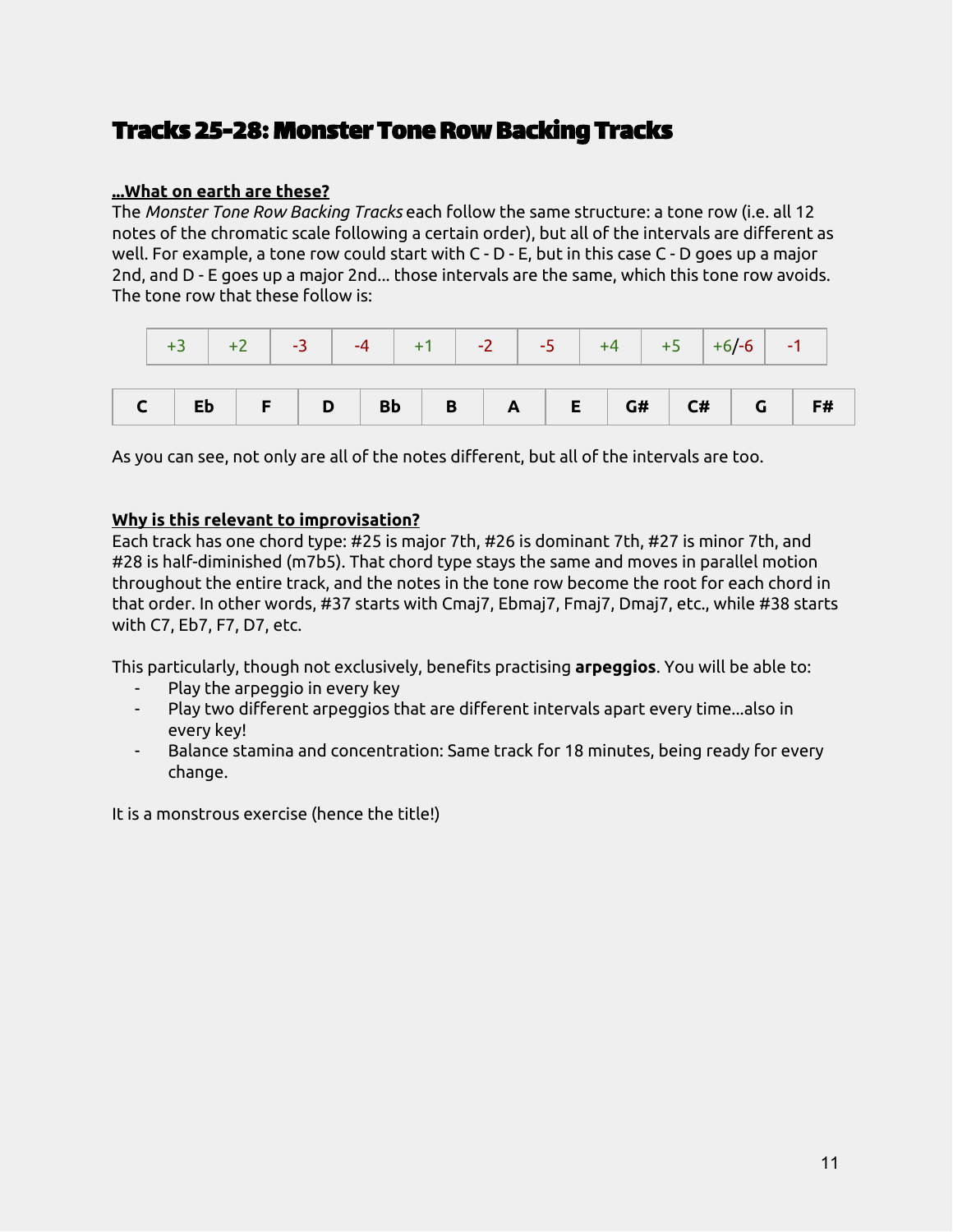#### **The full note table**

When practising, this is the order of notes:

| $\mathsf{C}$ | D#/Eb | F.           | D            | A#/Bb        | B            | A            | E            | G#/Ab        | C#/Db        | G            | F#/Gb        |
|--------------|-------|--------------|--------------|--------------|--------------|--------------|--------------|--------------|--------------|--------------|--------------|
| B            | D     | E            | C#/Db        | A            | A#/Bb        | G#/Ab        | D#/Eb        | $\mathsf G$  | $\mathsf{C}$ | F#/Gb        | F            |
| A#/Bb        | C#/Db | D#/Eb        | $\mathsf C$  | G#/Ab        | $\mathsf{A}$ | G            | D            | F#/Gb        | B            | F            | E            |
| $\mathsf{A}$ | C     | D            | B            | G            | G#/Ab        | F#/Gb        | C#/Db        | F            | A#/Bb        | E            | D#/Eb        |
| G#/Ab        | B     | C#/Db        | A#/Bb        | F#/Gb        | G            | F            | $\mathsf{C}$ | E.           | $\mathbf{A}$ | D#/Eb        | D            |
| G            | A#/Bb | $\mathsf{C}$ | $\mathbf{A}$ | F            | F#/Gb        | E            | B            | D#/Eb        | G#/Ab        | D            | C#/Db        |
| F#/Gb        | A     | $\, {\bf B}$ | G#/Ab        | E.           | F            | D#/Eb        | A#/Bb        | D            | G            | C#/Db        | $\mathsf C$  |
| F            | G#/Ab | A#/Bb        | $\mathsf G$  | D#/Eb        | E            | D            | $\mathsf{A}$ | C#/Db        | F#/Gb        | $\mathsf{C}$ | $\, {\bf B}$ |
| E            | G     | A            | F#/Gb        | D            | D#/Eb        | C#/Db        | G#/Ab        | $\mathsf{C}$ | F            | $\pmb B$     | A#/Bb        |
| D#/Eb        | F#/Gb | G#/Ab        | F            | C#/Db        | D            | $\mathsf{C}$ | G            | $\, {\bf B}$ | E            | A#/Bb        | A            |
|              |       |              |              |              |              |              |              |              |              |              |              |
| D            | F     | G            | E            | $\mathsf{C}$ | C#/Db        | B            | F#/Gb        | A#/Bb        | D#/Eb        | A            | G#/Ab        |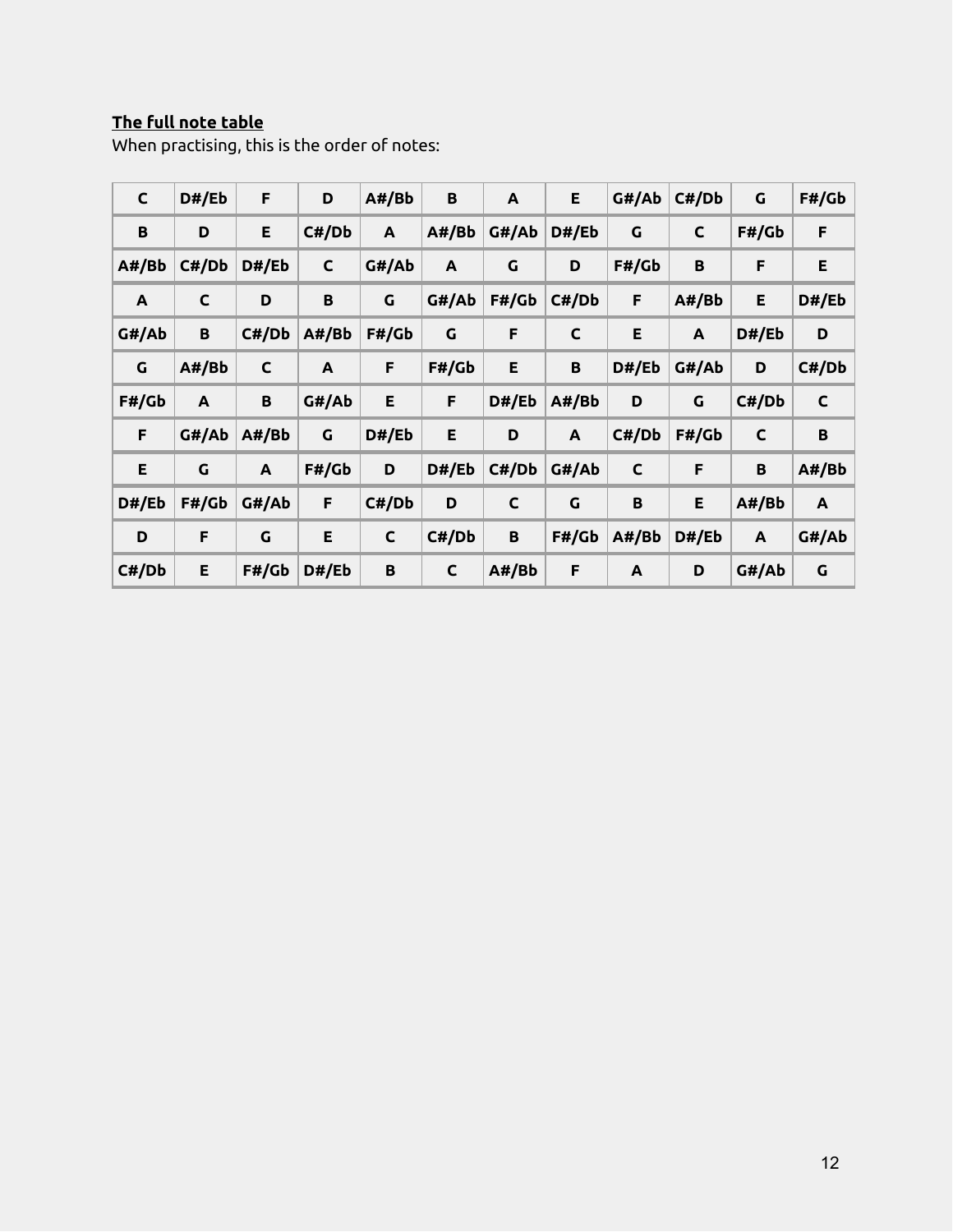# Tracks 29&30:Drones in all keys

In these backing tracks, you have total harmonic freedom in your improvisation. The tonal centre is the only note in these drone tracks, meaning you have total flexibility as to which tonality you focus on.

Not only that, you are also able to change the tonality at any time you like. You could start with a major tonality, then after a few minutes, modulate to a minor tonality, or something even more unusual. It is all up to you.

This is the perfect opportunity to practice:

- Exploring less familiar tonalities, including microtonalities and different tuning systems
- Scales & arpeggios in that particular key
- Chords, including chord inversions, in that particular key
- Bitonality
	- e.g. try playing in F# major over a C drone. Experiment with different bitonalities and see which in particular you like
- Styles
	- $\circ$  The timbre of the synth drone is very hypnotic, but there's nothing to stop you playing something blues-y over the top
- Interval & harmonic relationships
	- E.g. over an F drone, how does it sound when you just play a perfect 5th (C) compared to a major 2nd (G)?
	- Practise singing each interval over this note to help familiarise yourself with where each interval is
- **Breathing** 
	- $\circ$  These drone backing tracks are free of tempo, rhythm, and structure, making it easier to 'breathe' between ideas. Try not playing for 10 seconds during the track, and see what you come up with after you have taken that pause
- Not resorting to old habits
	- There's no change in key or harmony that might force you to jump first into what you know

There are 6 drones per backing track. Each drone lasts 10 minutes before moving onto the next drone, making both tracks an hour long.

Track 29 (A - D) chromatically ascends to the next drone: A - A#/Bb - B - C - C#/Db - D

Track 30 (Ab - Eb) chromatically descends to the next drone: G#/Ab - G - F#/Gb - F - E - D#/Eb